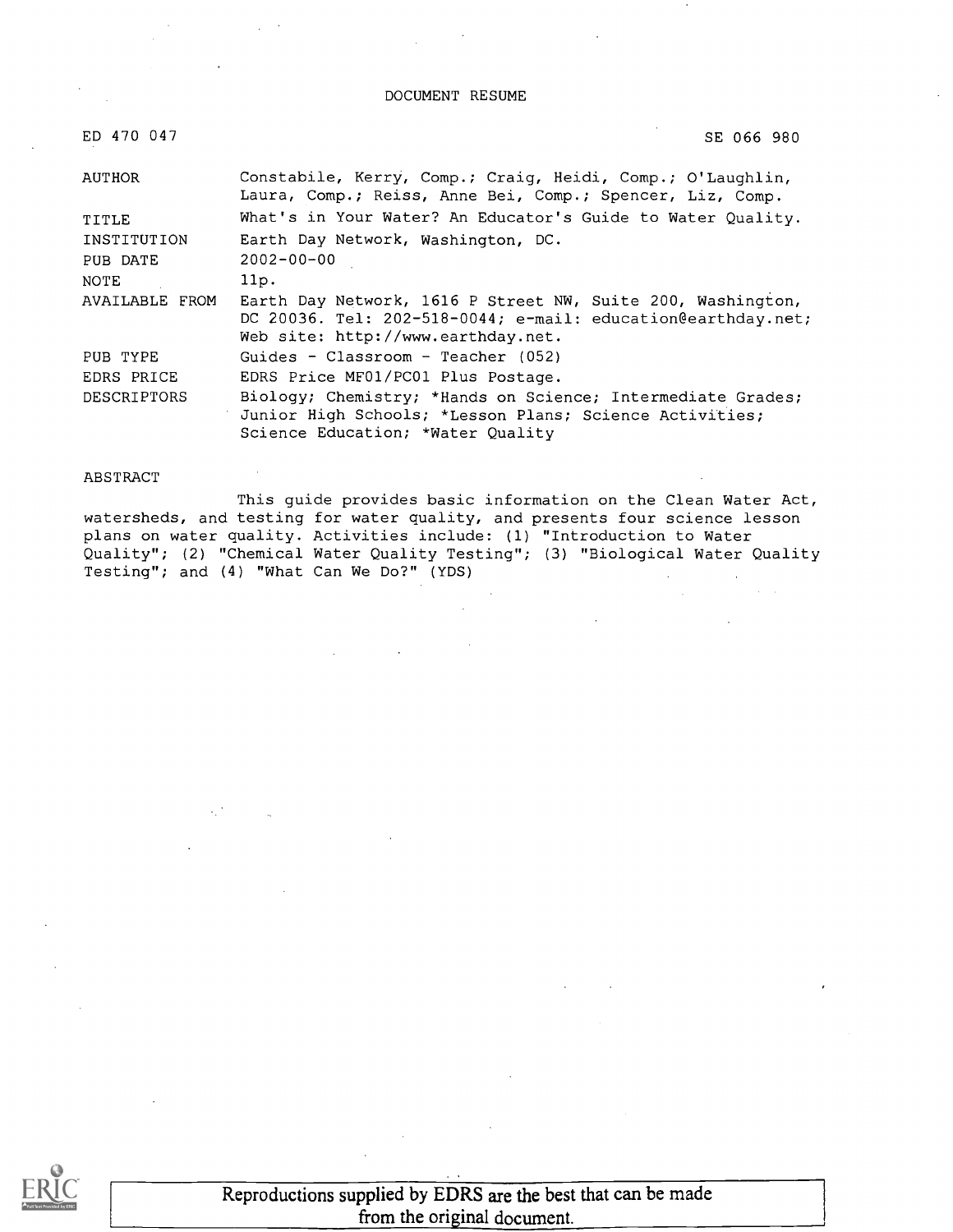

Dear Educator,

Sincerely,

Kathleen Rogers

President, Earth Day Network

This year on October 18, 2002, Earth Day Network will join with teachers, community groups, and millions of students across the country to observe the 30th anniversary of the Clean Water Act.

To help you and your students take part in this nationwide event and measure the health of your local water resources, we have produced a new teacher's guide called "What's in Your Water?" This guide provides basic information about water quality and lesson plans with hands-on activities for performing simple and fun water quality tests in lakes, streams, creeks, ponds, or other safe accessible water sites in your community.

elected local, state and federal officials. You may either purchase an inexpensive test kit with materials for 50 tests through our website at www.earthday.net or create your own simplified version. Either way your students can report the results of their tests by entering their data on the national Clean Water Data Collection Site where they will be able to compare the health of their water with those from hundreds of sites around the nation. In addition, there are suggestions for how students can report their results to community leaders and

Today, 32 years after the first Earth Day, Earth Day Network is an alliance of 5,700 organizations in 184 countries working to promote global environmental consciousness and a peaceful, just, and sustainable world. As one of the more than 95,000 educators in the United States who coordinates Earth Day events or activities, you are a vital part of the Earth Day movement. We value the work that you do and thank you for your ongoing participation and commitment to the Earth.

Please let me know what you think about this guide and your suggestions for our new program on sustainability. We invite you to check our website periodically to learn about our global campaigns, locate resources, and measure your Ecological Footprint.

THE THE SUIT CHARGE OF THE SUIT CHARGE OF THE SUIT CHARGE OF THE SUIT CHARGE OF THE SUIT CHARGE OF THE SUIT CHARGE OF THE SUIT CHARGE OF THE SUIT CHARGE OF THE SUIT CHARGE OF THE SUIT CHARGE OF THE SUIT CHARGE OF THE SUIT

CENTER (ERIC)<br>This document has been reproduced as<br>received from the person or organization<br>originating it.

2 Minor changes have been made to improve reproduction quality.

Points of view or opinions stated in this document do not necessarily represent

### Four Lesson Plans Grades 5-8

Introduction to Water Quality

Chemical Water Quality Testing

Biological Water Quality Testing

What Can We Do?

Topics Covered:

The Clean Water Act of 1972 How to Locate Your Watershed How to Test for Water Quality Pollutants and Human Activity Point and Non-Point Pollution How to Reduce and Prevent Non-Point Pollution Community Action Opportunities

2002 Earth Day Network This guide may be reproduced or electronically transmitted for educational Kattle, Rogers use with credit given to the publisher. Printed on recycled paper (30% post consumer waste) with soy-based ink.

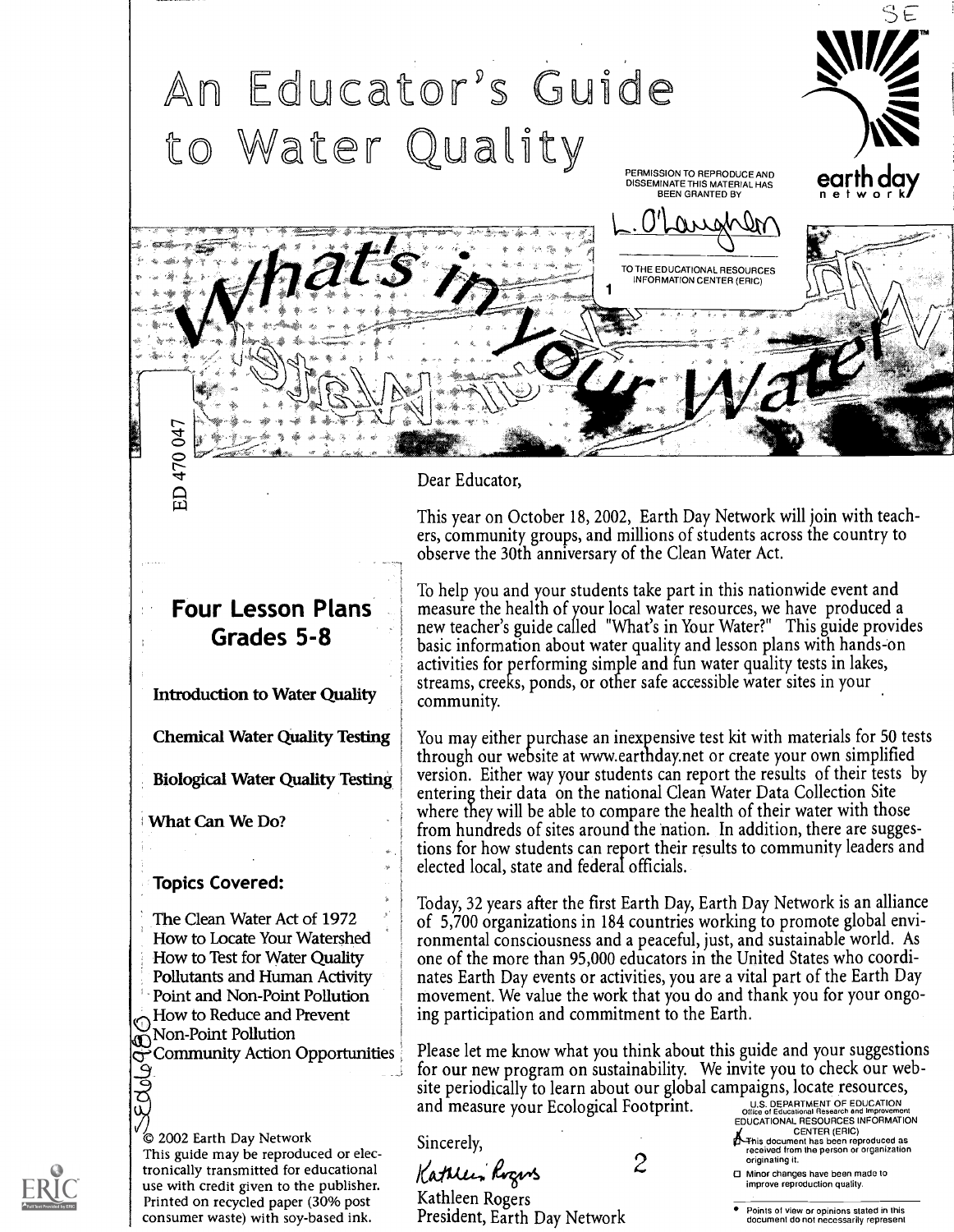# The Clean Water Act

More than 30 years ago, the United States faced a water quality crisis. Pollutants from human, animal, and industrial sources caused Ohio's Cuyahoga River to burst into flames; oil spills on both coasts posed threats to marine wildlife and human health. Lake Erie was declared dead. Both the Potomac River in Washington, D.C. and the Boston Harbor seemed more like cesspools than waterways. Public outrage at such environmental disasters brought clean water to the forefront of the civic agenda. Congress responded in 1972 by signing the Clean Water Act, formally known as the Federal Water Pollution Control Act.

The Clean Water Act seeks to "restore and maintain the chemical, physical, and biological integrity of the

nation's water." Consequently, states adopted uniform minimum water quality standards, monitored by the then newlycreated Environmental Protection Agency (EPA). Today, reduced toxic flows have lowered fish kills allowing lakes and rivers to revive. Municipal wastewater treatment plants, supported by billions of dollars in federal investments serve almost 190 million people, 50 million more than in the late 1960s.

The Clean Water Act guarantees us clean, safe water for drinking, fishing, and swimming. Nevertheless, it is important, to understand that 40% of our water sources still do not meet healthy standards.



Source: United States Public Interest Research Group, Clean Water Network

## Watersheds

### How to locate your watershed:

The EPA provides a useful site,  $^*$ where students can enter their $^*$ home information, from zip code to tribal nation, locate and learn about their local watershed at http://cfpub.epa.gov/surf /locate/index.cfm

A watershed is the region that draws water and snowmelt into bodies of water. Every waterway, whether a small tributary, stream, or lake, has its own associated watershed.

Watersheds can be large or small and can extend across county, state, and national boundaries.

In addition to acting as drainage basins, watersheds capture precipitation, filter, and store water. Within each watershed there is a diverse system of ecoregions, marine life, and air sheds. Everyone living and working within a watershed needs to cooperate to ensure healthy conditions because water moves downstream in a watershed. Any activity that negatively affects water quality will change the characteristics of the water downstream as well, and impact on the water quality of the body of water.

Simple choices in daily activities that can affect watershed health include: dumping used motor oil down a sewer; over-fertilizing lawns and gardens;

applying sand and chemicals to driveways and sidewalks; removing vegetation such as plants, trees, and grasses along a riverbank; leaving pet waste on the ground; and poorly maintaining home septic systems. Communities as a whole can also affect the water quality of a watershed through land use decisions such as where to locate housing, shops, factories, parks, and farms. By analyzing a watershed's physical charact4ristics and land use patterns, students will understand how their watershed is changing and what they can do to protect it. Raising awareness by involving individuals and their communities creates a collaborative effort to protect home watershed areas. Students can play a powerful role in this process.

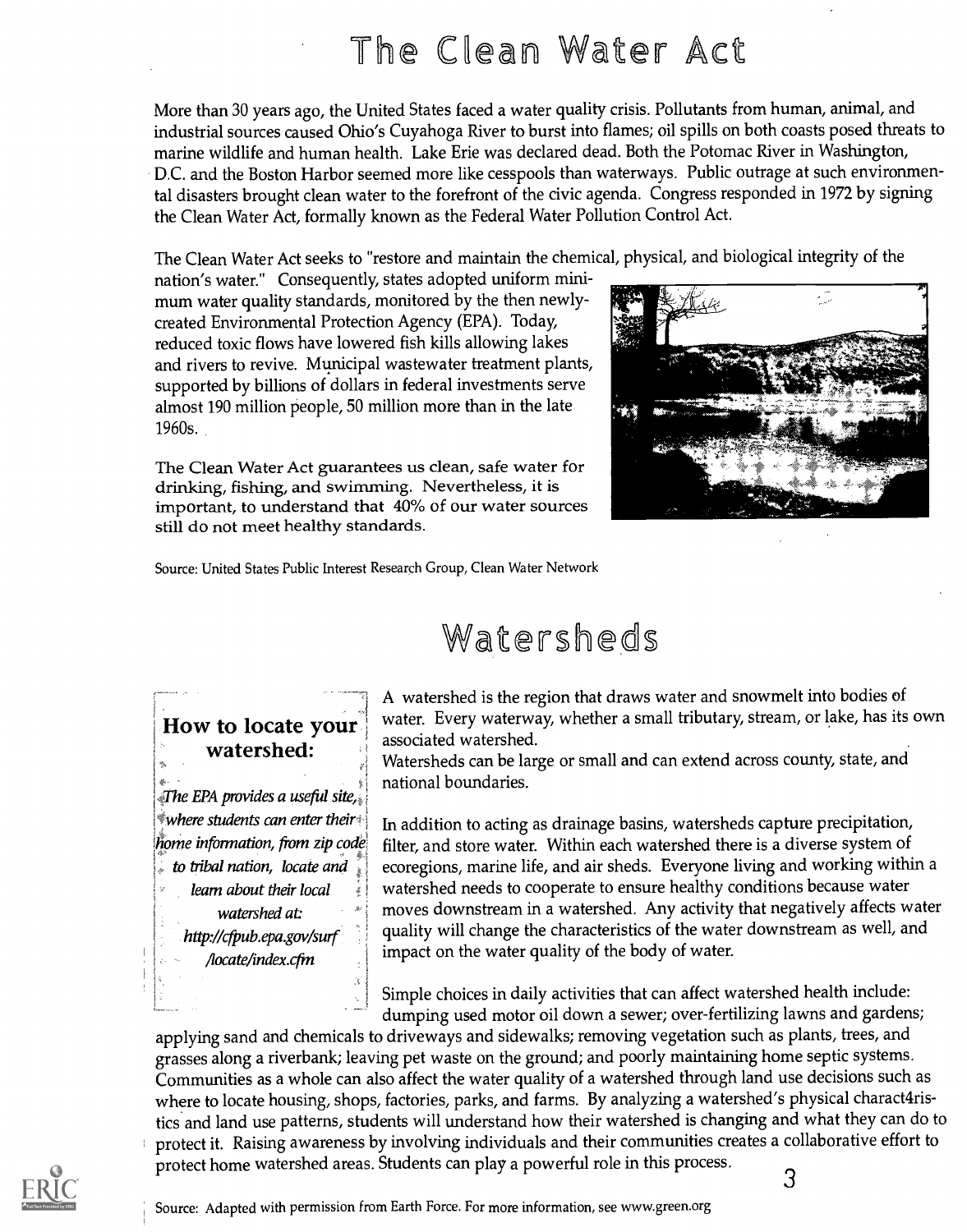# Testing for Water Quality Field Experience (with or without kit)  $*$

Water quality testing determines whether water is safe for different types of use such as swimming, fishing, drinking, and irrigation. Knowledge of the water quality within your watershed provides understanding about human activities and our role in the ecological processes. Typically, tests for water quality identify several indicators that can be used to determine the health of a watershed. Key indicators include alkalinity, dissolved oxygen, nitrates, pH, temperature, and turbidity. A glossary of key terms follows:

Alkalinity measures the ability of the water to neutralize (or buffer) acids and keep the pH from changing. Sources: Rocks, soils, salts, plant activities, and certain wastewater discharges. Effects and Hazards: High water alkalinity causes higher algae and plant growth; while low alkalinity indicates that the water's ability to buffer acids is poor. If there are drastic changes in alkalinity, many chemical and biological processes will be affected.

Dissolved oxygen measures the presence of oxygen gas molecules in water. These oxygen molecules keep organisms living, sustain species reproduction, and support many chemical processes that occur in water. Water that maintains high dissolved oxygen levels is generally considered environmentally healthy; although saltwater, warm water, and water at high altitudes can contain less dissolved oxygen and still be part of a health-sustaining ecosystem. Effects and Hazards: Low dissolved oxygen levels stress fish and other aquatic organisms.

Nitrates are essential for plant growth, although too much nitrate may indicate a pollution problem. Sources: Soil, animal wastes, and decomposing plants; sewage, fertilizers, and animal waste. Effects and Hazards: High levels of nitrates affect dissolved oxygen levels and lead to excessive plant growth, affecting the types of plants and animals that can live in the water. Infant blood poisoning, cancer, and genetic changes have been attributed to high levels of nitrates.

pH measures the acidity of a solution as an "index" of the amount of hydrogen ions present in a substance and affects many chemical and biological processes. Sources: Acidity increases due to mine draining, industrial waste, and acid precipitation.

- pH is measured on a scale of 0-14, with a neutral pH at 7
- A pH less than 7 is an acid, with more hydrogen ions
- A pH greater than 7 is basic, and has more hydroxide ions
- Most natural water has a pH value between 5.0 and 8.5. Rainwater has a pH between 5.5 and 6.0. Salt water has a pH between 8.0 and 8.5
- Most aquatic animals prefer a range of 6.5 to 8.0
- All water with a pH of less than 5.0 or greater than 8.5 should be viewed as suspicious

Temperature measures the degree of heat in the water which affects the rate of many of the waterways' biological and chemical processes and the amount of dissolved oxygen. Sources: Air temperature, the amount of runoff, the temperature of water running into the waterway, amount of sunlight, and water cloudiness. Effects and Hazards: Temperature affects the rate of photosynthesis and decomposition in plants. High temperatures may be a sign of thermal pollution from industrial sites.

Turbidity is the clarity of the water. Clear water has a low turbidity while murky water has a high turbidity. Sources: Small particles suspended in water such as algae, clay, microorganisms, silt, organic chemicals, decaying vegetation, or chemical wastes. Effects and Hazards: Turbidity can interfere with the process of disinfecting water. Particles may absorb or bond with toxic substances and prevent their removal during treatment.

Adapted from: http://www.beesinc.org/resource/currenha/watmonit.htm http://wilkes.edu/~eqc/helpguide.htm



\* Note: If you have purchased the NWMD kit, you can follow the instructions included with it.

4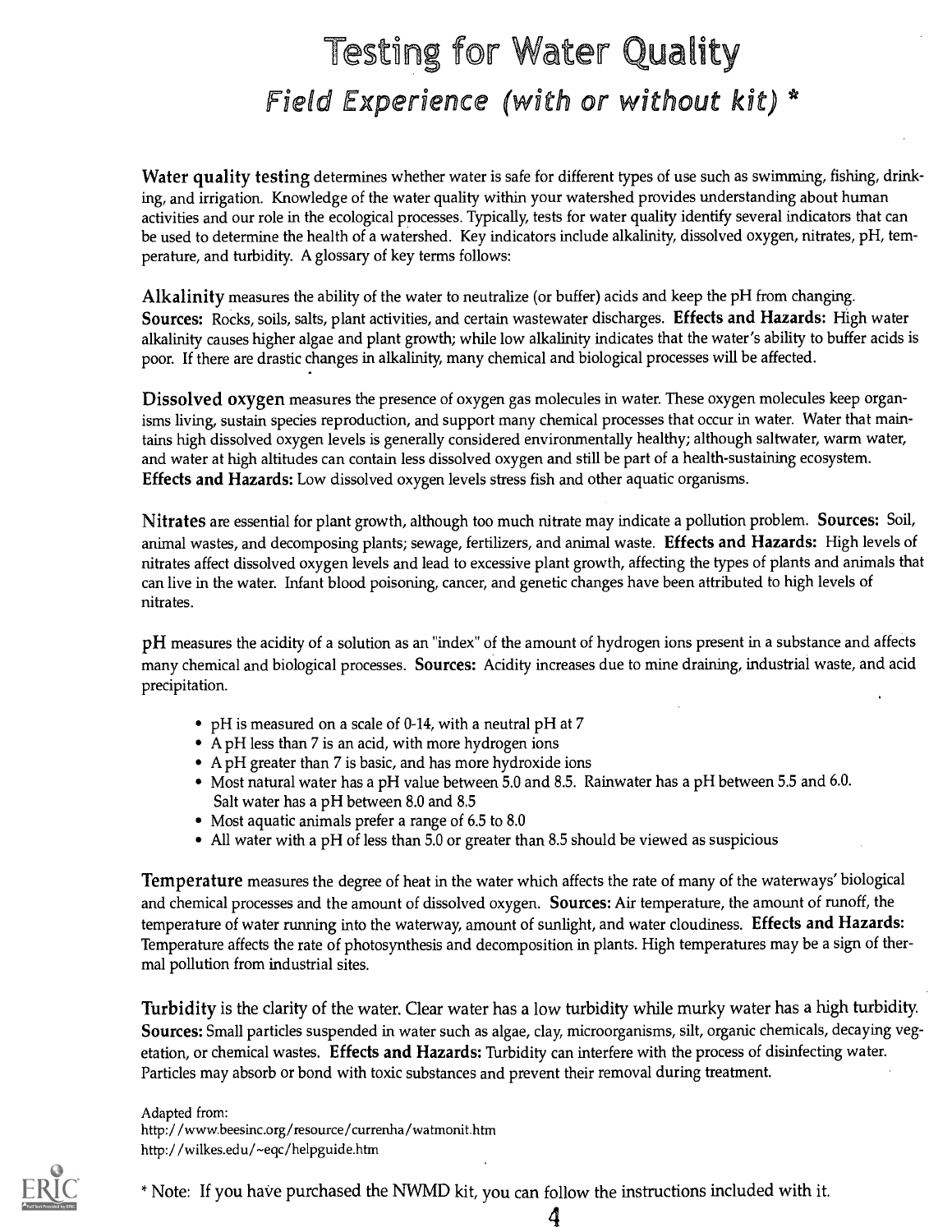# Pollutants and Human Activities

There are many different sources of water pollution. Water quality changes quickly as water composition is altered by various ground surfaces over and under which it flows and combines with rock, minerals, other elements and numerous materials which are a direct result of human activities. The latter will be of particular importance to students as it relates to how their daily lives can affect our water sources.

#### Point and Non-point Source Pollution

Pollution that comes from a single, identifiable source, such as a factory or discharge from a sewage treatment plant, is called point source pollution. Once the source is identified it becomes easier to improve water quality. Non-point source (NPS) pollution is attributable to diverse sources. The EPA reports that NPS pollution is a leading cause of water quality problems. NPS is primarily caused by rainfall or snowmelt moving over and through the ground causing runoff to pick up and carry away natural and human-made pollutants. This runoff finally deposits the pollutants into lakes, rivers, wetlands, coastal waters, and even our underground sources of drinking water.

#### Example Pollutants

- Excess fertilizers, herbicides, and insecticides from agriculture and residential areas
- Oil, grease, and toxic chemicals from urban runoff and energy production
- Sediment from improperly managed construction sites, crop and forest lands, and eroding stream banks
- Salt from irrigation practices and acid drainage from abandoned mines
- Bacteria and nutrients from livestock, pet wastes, and faulty septic systems

#### How to Reduce and Prevent Non-point Source Pollution

BEST COPY AVAILABLE

Some activities are federal responsibilities such as ensuring that federal lands are properly managed to reduce soil erosion. Some are state responsibilities: for example, developing legislation to govern mining and logging and to protect groundwater. Others are handled locally, through zoning and erosion control ordinances. As citizens, we play an important role by practicing conservation and by making it our personal business to properly dispose of home hazardous water, using non-polluting lawn and garden supplies, recycling plastics and other detrimental debris. Finally instilling an awareness which will engender careful and conscientious practices in our daily activities both personally and through our community programs does much to assist in controlling NPS pollution and will ultimately safeguard our watershed.

Source: Environmental Protection Agency ( http: / /www.epa.gov /owow /nps /ga.html)

# Preparation for Lesson Plans

You may purchase an inexpensive test kit with materials for 50 tests through our website at http://www.earthdaynet/ goals/clean\_water.stm or by calling 1-800-344-3100 ext. 7015. You may also create your own kit. Either way, your students can report the results of their tests by entering their data on the national Clean Water Data Collection Site. Registration should be done in advance, on the web page listed above, so that you can compare your results with those from thousands of sites around the country. If possible, plan ahead to arrange a field trip or determine an on-campus outdoors site in which to perform these water quality tests.If this is not possible, give yourself and your students at least one week to bring in samples from an appropriate source. These sources include lakes, streams, ponds, creeks, or ocean—not puddles, tap water, or storm drains.

> Recommended Internet Resources can be found on our website at http: / /www.earthdaynet/ goals /clean\_water.stm.

> > 5

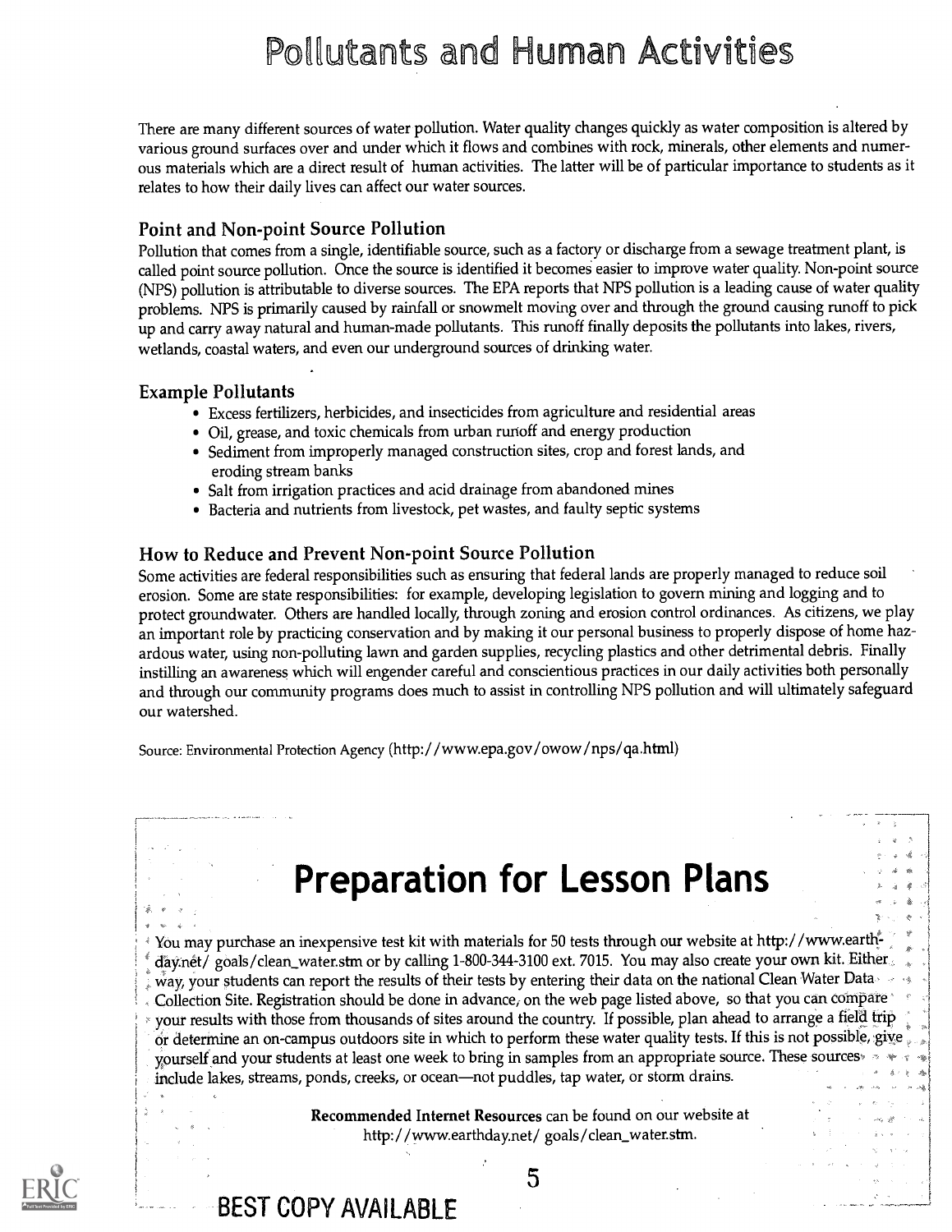Lesson Plan 1: Introduction to Water Quality

| <b>OVERVIEW:</b>                              | KEY ISSUES/ CONCEPTS        |                                                                                              |
|-----------------------------------------------|-----------------------------|----------------------------------------------------------------------------------------------|
| In this collaborative, hands-on activity      | Water Quality               | in                                                                                           |
| students learn about clean water and how      | Chemical Testing            | - 30<br>$\sim 100$                                                                           |
| to test for it. Using historical information, | <b>Biological Testing</b>   |                                                                                              |
| scientific background, investigation and      | Relative Impacts            |                                                                                              |
| hands-on experimentation. students will       |                             |                                                                                              |
| fearn about their role in the water cycle,    | SUBJECT AREAS               |                                                                                              |
| and how human impacts can both                | Chemistry, Biology          | 5 dip.,                                                                                      |
| positively and negatively affect water        | Environmental Studies       |                                                                                              |
| couality in local, regional, national and     | <b>EHistory</b> , Geography | $\label{eq:1} \lim_{n\to\infty}\frac{\partial\widetilde{g}}{\partial\widetilde{g}}\, .$<br>M |
| <b>Worldwide</b> watersheds.                  |                             |                                                                                              |
|                                               | $GRADE$ LEVEL : 5-8         |                                                                                              |
|                                               |                             |                                                                                              |

Setting: Indoor Class Size: 50 and under

Preparation: Register water testing site (if doing field water testing) on Year of Clean Water national water quality monitoring website: http: / /www.earthday.net /goals / clean\_water.stm

Materials: Newspapers and magazines with articles relative to water quality, reference books, in-class Internet access if possible.

Time: 45 minutes to 1 hour

Objectives:

- Describe water, watersheds and the water cycle, human interactions and their effect on the water cycle
- Identify local watershed(s) using research skills through books, magazines and Internet
- Understand the importance of clean water in the historical context of the Clean Water Act

Activities:

1. Discussion (15 minutes) Use this time to introduce topics and discussion about water

- What does water do for us?
- Where does it come from?
- What would happen if it were polluted? Define polluted.
- Why is it important to have clean water? What is clean water?
- Does our state or community have certain standards for water quality?

2. Research (20-25 minutes) Put students in groups of two and assign each group a question. Bring in newspapers, magazines with pertinent articles. Have students use Internet (see Recommended Internet Reources on our website, http: / /www.earthday.net /goals/ clean\_water.stm) encyclopedias, and other media to research water pollution. If possible, invite a local water expert to present information.

## BEST COPY AVAILABLE

- 
- 3. Closure (5 -10 minutes) Share information. Assign homework:
	- Have each pair create a hypothesis for lab for another class  $\boldsymbol{\beta}$
	- Have each student bring in a jar and lid for taking samples
-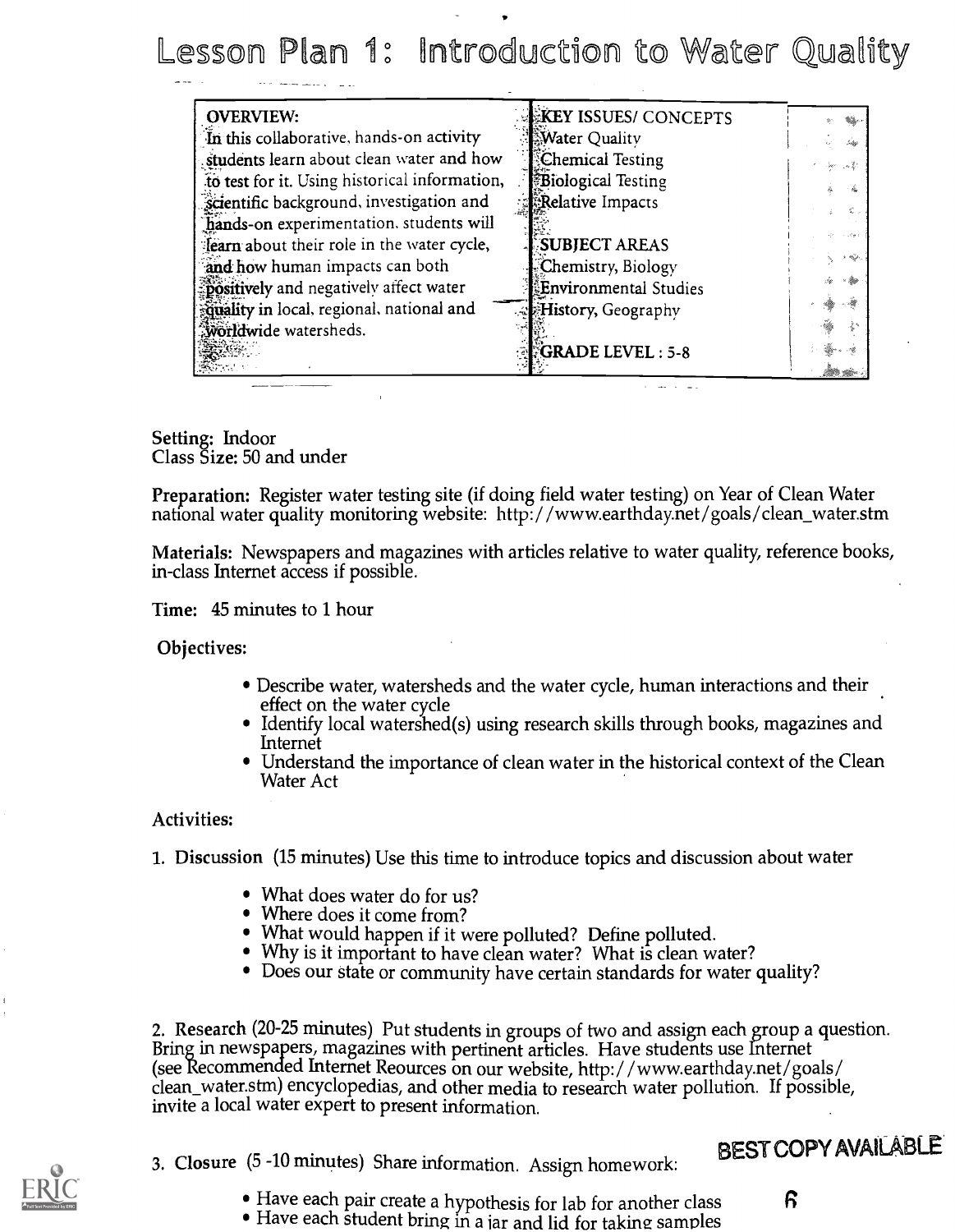Lesson Plan 2: Chemical Water Quality Testing

| <b>OVERVIEW:</b>                                                    | <b>KEY ISSUES/CONCEPTS:</b>             |  |
|---------------------------------------------------------------------|-----------------------------------------|--|
| This is a hands-on activity where students <b>Water Quality</b>     |                                         |  |
| learn about key chemical indicators of                              | <b><i><b>SEChemical Testing</b></i></b> |  |
| water quality and about the health of their Scientific Method       |                                         |  |
| own watershed through field experience.                             |                                         |  |
| Students collect water samples, analyze the SUBJECT AREAS:          |                                         |  |
| quality of the collected water, and test their Fchemistry, Biology, |                                         |  |
| predictions, while also learning about hows: Environmental Studies, |                                         |  |
| humans affect the water cycle.                                      | <b>Earth Science</b>                    |  |
|                                                                     |                                         |  |
|                                                                     | <b>GRADE LEVEL: 5-8</b>                 |  |
|                                                                     |                                         |  |

Setting: Indoor and outdoors Class Size: 50 and under

Materials: Clean Water Testing Kits or thermometers, Secchi disk, pH strips, dissolved oxygen test tabs, glass jars to collect additional samples for biological testing during next class, samples of different types of water, some airtight, some not.

Time: 45 minutes- 1 hour (allow more time if testing outdoors)

#### Objectives:

- Determine what makes water of good or poor quality
- Discuss and define key indicators to water quality
- Gain scientific field experience while collecting water samples
- Use test to evaluate and determine the quality of water sampled

#### Activities:

1. Discussion (5-10 minutes) Students share results from research. Discuss testing process. Information can be found in the kit directions and lab rules.

2. Water testing (25 minutes) If testing outdoors, assign pairs to a specific spot to sample. Try to test in many different areas to ensure diverse results. If possible, schedule as a field trip to increase available time and have students sample several different areas and compare the results. Have students take additional samples in jars for biological water quality testing during next class period.

If testing indoors, students should have brought in samples. Make sure you have some pond water or ocean water samples they can compare with their tap water.

- 3. Closure (5 minutes) Assign homework:
	- Students document their lab findings either in narrative format or as a laboratory write-up
	- Create predictions for biological water testing. Have students research the organisms and species that live or have lived in their watershed



# BEST COPY AVAILABLE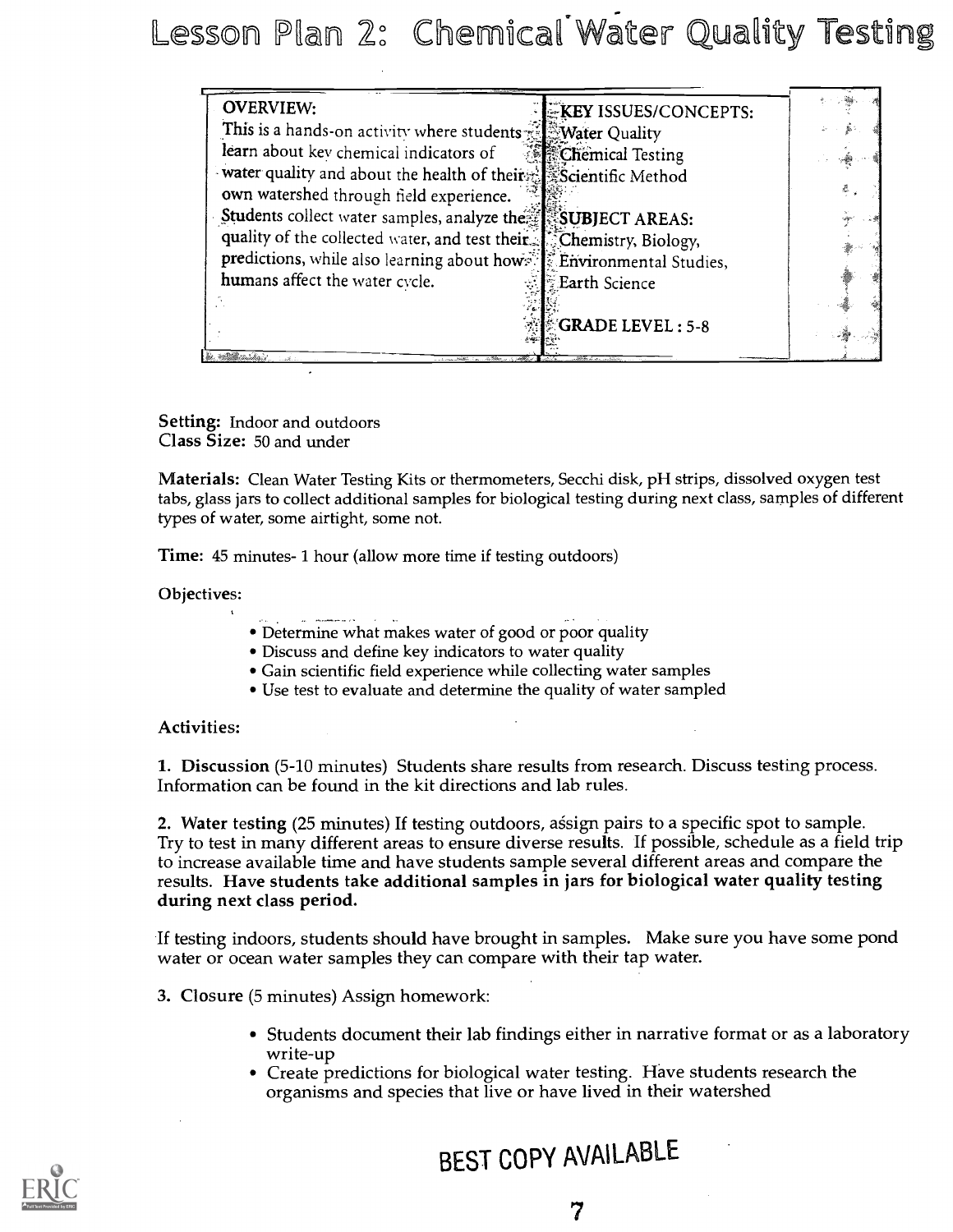esson Plan 3: Biological Water Quality Testing

| OVERVIEW:                                                               | <b>KEY ISSUES/CONCEPTS:</b> |  |
|-------------------------------------------------------------------------|-----------------------------|--|
| This is a hands-on activity where students Essiological Testing         |                             |  |
| learn about key biological indicators of <b>the State State Cuality</b> |                             |  |
| water quality and about the health of their                             |                             |  |
| own watershed through field experience. <b>SUBJECT AREAS:</b>           |                             |  |
| :Students collect water samples, analyze the Biology, Earth Science,    |                             |  |
| quality of the collected water and test their. Environmental Studies    |                             |  |
| $\in$ predictions, while also learning about how $\mathbb{Z}$           |                             |  |
| humans affect the waer cycle.                                           | <b>GRADE LEVEL : 5-8</b>    |  |
|                                                                         |                             |  |
|                                                                         |                             |  |
|                                                                         |                             |  |

Setting: Indoor lab activity Class Size: 50 and under

Materials: Hand-held magnifying glasses, lab notebooks, eyedroppers, microscopes, slides/cover slips, samples from previous testing of different types of water, dichotomous key or pictures of common organisms found in like water sources.

Time: 45 minutes- 1 hour

Objectives:

- Apply knowledge from chemical testing to create predictions of the impact of chemical water health on biological water quality
- Relate biological water health to learned historical impacts of poor water quality

#### Activities:

1. Discussion (5-10 minutes) Students share predictions and findings from research. Discuss observation process. Distribute hand-held magnifying glass, instruct on use of microscopes if necessary (i.e., lenses, cover slip fragility, etc.).

2. Biological water testing (25 minutes)

- Have students examine water with untutored eye, noting presence of plants or visible aquatic organisms, marking observations in lab book
- Examine under hand-held magnifying glass, marking observations in lab book
- Using an eyedropper, students put a few drops of water on a slide, topping with a cover slip. Examine under microscope, noting observations in lab book

If students brought in their own samples, make sure you have some pond water or ocean water samples for making comparisons.

- 3. Closure (5 minutes) Assign homework:
	- Students document their lab findings either in narrative format or laboratory write-up
	- Students should think of ways they can improve the health of their water
	- Encourage research about what others have done to improve the quality of water in their communities

8 BEST COPY AVAILABLE

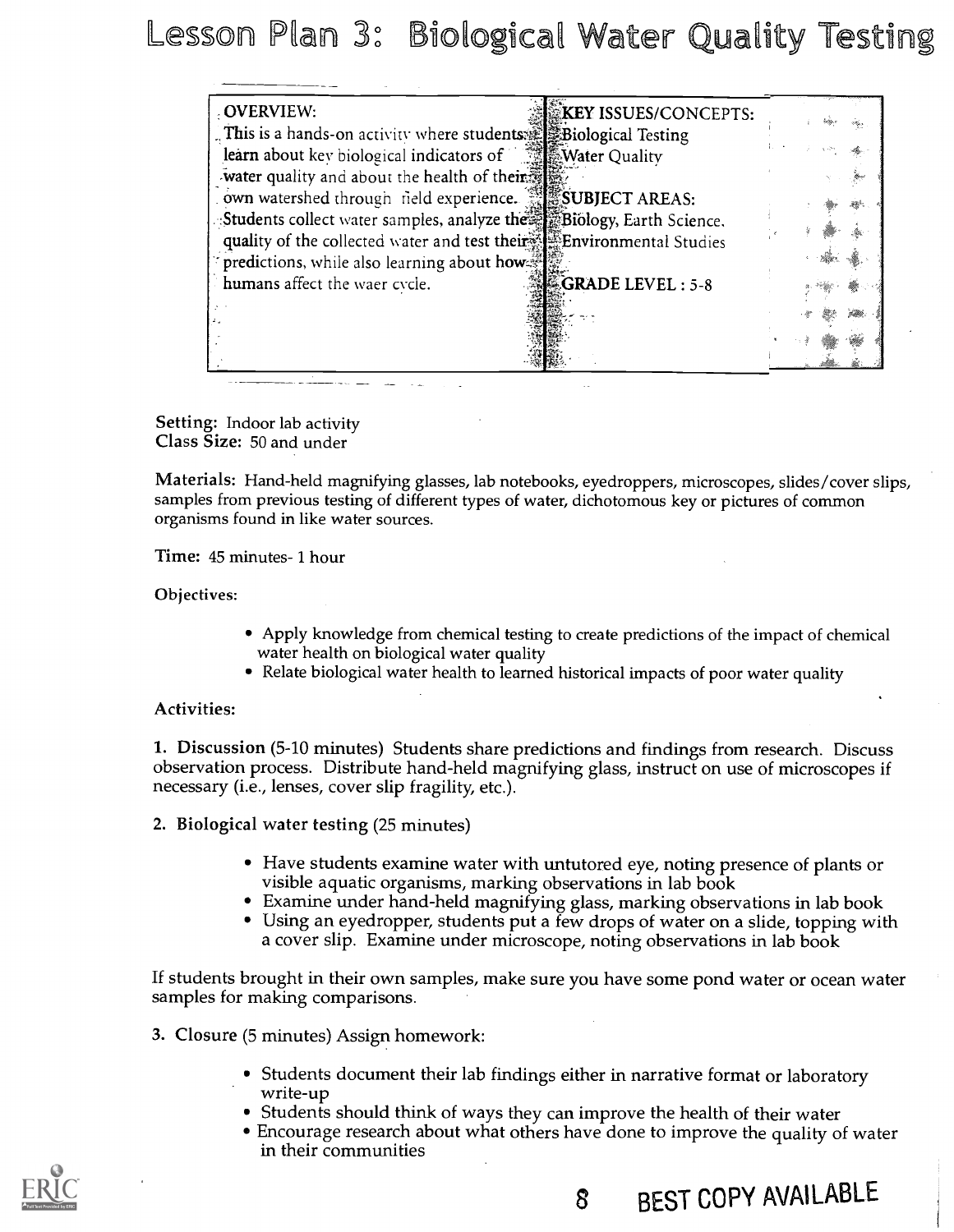## Lesson Plan 4: What Can We Do?

| OVERVIEW:                                                                       | <b>EXEY ISSUES/CONCEPTS:</b>       |            |
|---------------------------------------------------------------------------------|------------------------------------|------------|
| $\mathbb{E}$ this follow-up exercise students work                              | <b>Water Quality</b>               |            |
| together to interpret the results of water                                      | Pollutants                         |            |
| quality testing. They learn about the                                           | Personal Impact                    |            |
| Sources and effects of pollutants on water                                      |                                    |            |
| "health and identify how they personally and search AREAS:                      |                                    |            |
| affect water quality and how they can work <sup>35</sup> Environmental Studies, |                                    | 象し         |
| to improve it                                                                   | Social Studies, Language Arts, Art | .<br>See i |
|                                                                                 |                                    | ber 1      |
|                                                                                 | <b>GRADE LEVEL: 5-8</b>            | ₩.         |
|                                                                                 |                                    | .<br>پيغ   |
|                                                                                 |                                    | シャノ        |
|                                                                                 |                                    |            |

Setting: Indoor Class Size: 50 and under

Materials: Art materials, researching materials, reports on water quality from your local water company, local environmental groups, and/or State Environmental Protection Department.

Time: 45 minutes

Objectives:

- Describe pollutants, their sources and their effects on biological and chemical health of water
- Generate an overall idea of the health of local watersheds, using results, consensusbuilding and brainstorming skill
- Identify how students affect water quality through daily interactions affecting the water cycle
- Identify opportunities for civic action on a personal, local, national and international level

#### Activities:

1. Discussion (5-10 minutes) Compile all hypotheses and results as a class and brainstorm about what the results mean. Translate into real world language.

- 2. Assignments (20 minutes) Suggested projects for service learning (in groups of 3-4):
	- Field trip to water plants and reservoirs, especially if outdoors testing was not possible
	- Write a persuasive piece about why it is important to test water (in form of letter or report)
	- Turn lab reports into art and/or presentation projects, posters, oral and/or written reports, displays on the status of your local watershed, incorporating student results and what students think needs to be done to improve local water quality
- 3. Closure (5 minutes) Continue classroom assignments as homework (essay, artwork, report).

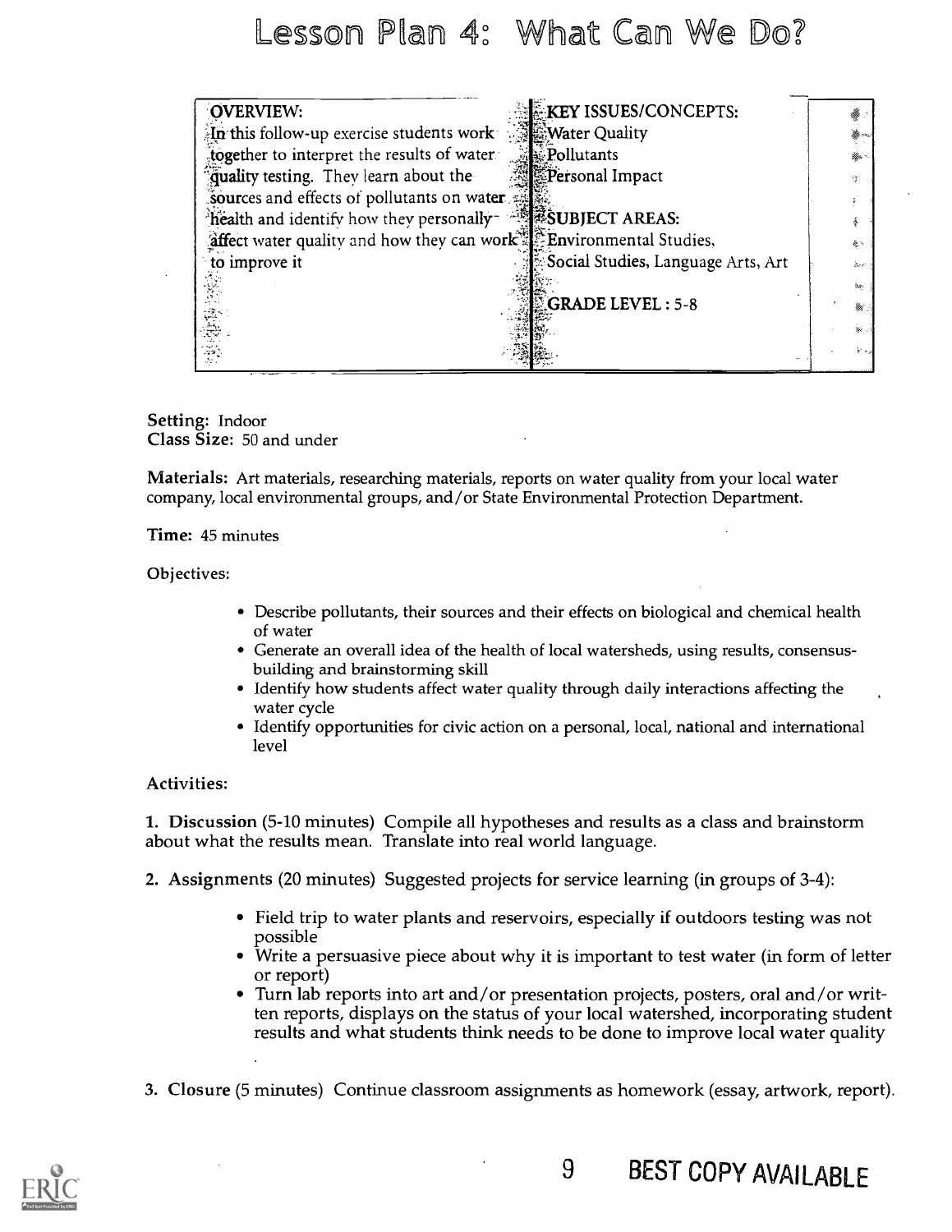## Suggestions for Civic action Get the Word Out! Students share their knowledge of local water quality

Not all members of your community have the opportunity to participate directly in water quality testing. In fact, they may not even be aware of the potential threats to their watershed's health. Take advantage of student knowledge to educate the community.

Possible activities include:

- Media outreach: Have students write letters to the editor regarding the health of their water shed, including simple suggestions for improvement. Or, working in groups, have students write and distribute a press release to local media in order to encourage reporters to cover water quality and your class' activities.
- Community art exhibit: Find a community sponsor (library, grocery store, shopping mall, etc.) where students can hang their awareness-building artwork in a high traffic area. Include projects that highlight not only the problems, but also possible solutions.
- Political action: Your students may not be old enough to vote, but that doesn't mean they can't have a voice. Have students meet with government officials or attend town hall meetings and raise the issue of water quality. Or take advantage of campaign season to highlight a candidate's position on watershed protection and other environmental issues.

### Community Water Testing Night How clean is our water? What can we do?

This activity will not only raise awareness, but will also give community members the opportunity to participate in testing similar to what the students did. Invite parents, media (students might draft a media advisory) politicians, water experts, etc.

- Include a water quality testing station so visitors can test water samples themselves. Identify the source on a map
- Students can present reports, show posters and art projects
- Encourage citizens to take action similar to the suggestions under "Get the Word Out!"
- If local politicians attend your event, try to organize a follow-up forum with city or county leadership, including possible introduction of legislation to protect the local watershed

## Storm Drain Stenciling

If you determine trash from storm drains to be a possible pollutant in your community, this is a great project for students. Students mark drains with stencils that advertise that all dumped materials flow into the local watershed. The storm drains provide a long-term reminder that everyone is responsible for protecting their watershed's health. Post flyers in the stenciled neighborhoods, allowing students to share their findings with the community. This also provides a long-term reminder for everyone. The flyer may also be a good place to advertise your Community Water Testing Night.



For more information: http://www.earthwater-stencils.com/foredu.html  $10$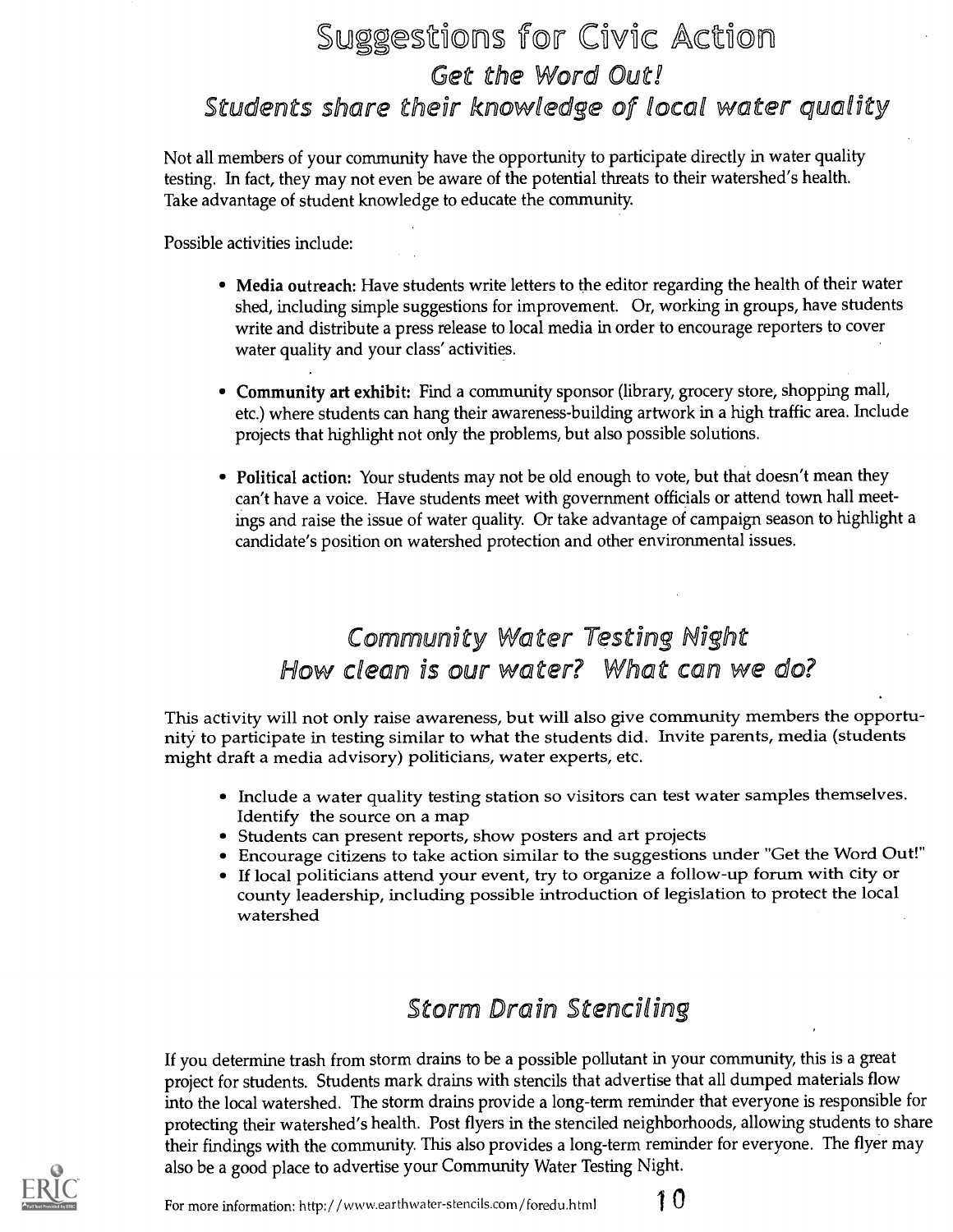Earth Day Network 1616 P Street NW, Suite 200 Washington, DC 20036



| What's in Your          |                                 |
|-------------------------|---------------------------------|
| Water?                  |                                 |
|                         |                                 |
| Introduction to         |                                 |
| <b>Water Quality</b>    |                                 |
| <b>Chemical Water</b>   | Join us in Celebrating the year |
|                         |                                 |
| <b>Quality Testing</b>  |                                 |
| <b>Biological Water</b> |                                 |
| <b>Quality Testing</b>  |                                 |
|                         |                                 |
| What Can We Do?         |                                 |
|                         |                                 |
|                         |                                 |

### News from Earthday Network

We are developing a year-round educational program, focused on sustainability with opportunities for teaching the skills of civic action and environmental citizenship. This guide marks the first step in this exciting new direction.

### BEST COPY AVAILABLE

Acknowledgements: Complied By: Kerry Constabile, Heidi Craig, Laura O'Laughlin, Anne Bei Reiss,Liz Spencer. Special Thanks: Laura Bullock, Erin Constabile, Sarah Faulkner Leff. Illustration: Ayla Gams Design: Hard Press Editions

T+1.202.518.0044 • www.earthday.net • education@earthday.net  $11$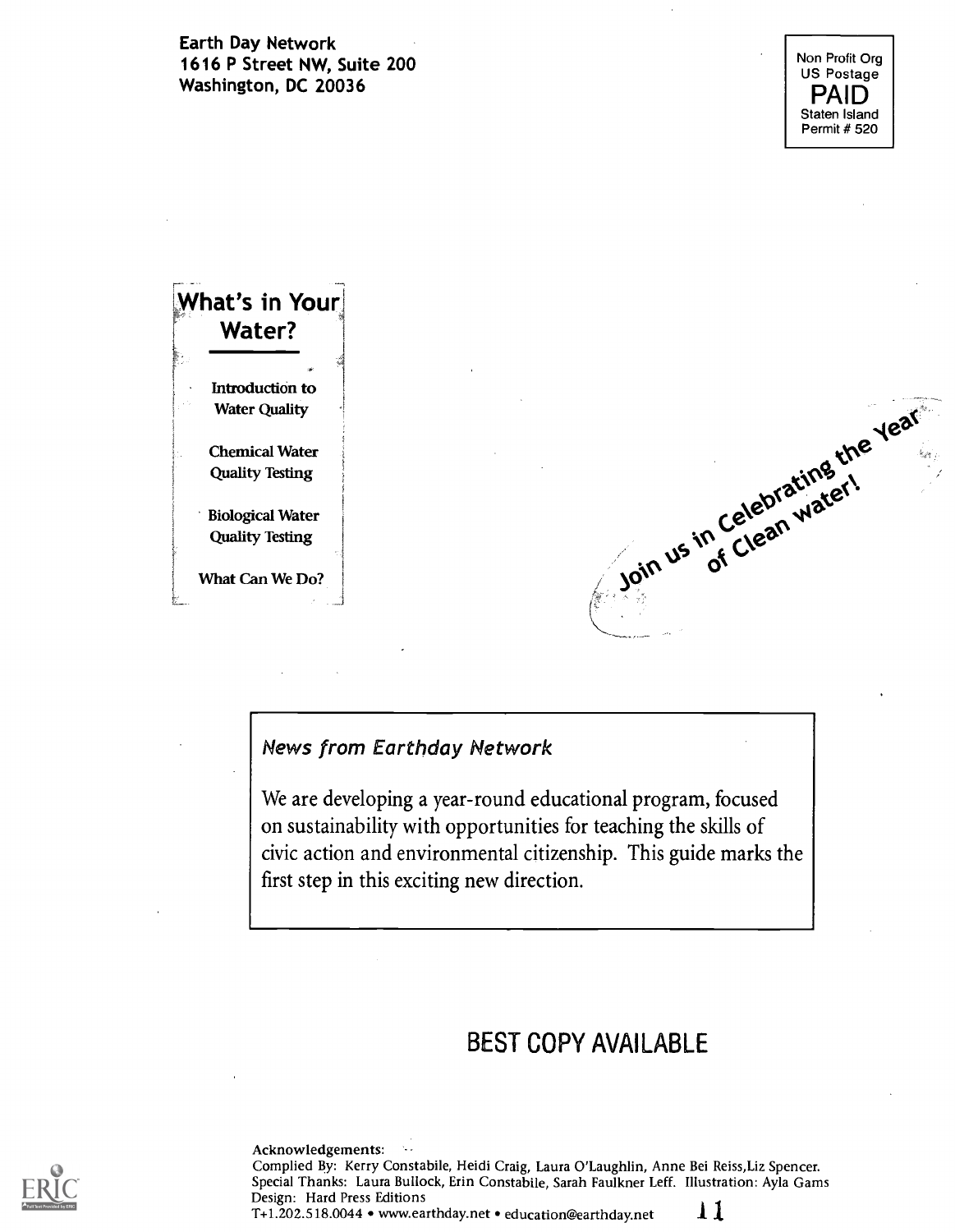

U.S. Department of Education

Office of Educational Research and Improvement (OERI) National Library of Education (NLE) Educational Resources Information Center (ERIC)



## REPRODUCTION RELEASE

(Specific Document)

| <b>DOCUMENT IDENTIFICATION:</b>                                                           |                          |
|-------------------------------------------------------------------------------------------|--------------------------|
| Title:<br>What's in Your Water (An Educator's Guide to Water Quality                      |                          |
| Compiliants: KEREY Gristabile, Heidi (Raig, Lauza O'Laughtin, Anne Bei Reiss, Liz Spenced |                          |
| OF ganicational                                                                           | <b>Publication Date:</b> |

#### 11. REPRODUCTION RELEASE:

In order to disseminate as widely as possible timely and significant materials of interest to the educational community, documents announced in the monthly abstract journal of the ERIC system, Resources in Education (RIE), are usually made available to users in microfiche, reproduced paper copy, and electronic media, and sold through the ERIC Document Reproduction Service (EDRS). Credit is given to the source of each document, and, if reproduction release is granted, one of the following notices is affixed to the document.

If permission is granted to reproduce and disseminate the identified document, please CHECK ONE of the following three options and sign at the bottom of the page.



If permission to reproduce is granted, but no box is checked, documents will be processed at Level 1.

I hereby grant to the Educational Resources Information Center (ERIC) nonexclusive permission to reproduce and disseminate this document as indicated above. Reproduction from the ERIC microfiche or electronic media by persons other than ERIC employees and its system contractors requires permission from the copyright holder. Exception is made for non-proft reproduction by libraries and other service. agencies to satisfy information geed y of educators in response to discrete inquiries.

| H).<br>Signature:<br>in '<br>w<br>πινις<br>œ.    |            |                                                     | Printed Name/Position/Title:<br>LAURA OLAVEHLIN | $-\mu$ erctoc,<br>asst<br>US PROGRAMS |  |
|--------------------------------------------------|------------|-----------------------------------------------------|-------------------------------------------------|---------------------------------------|--|
| Orgenization/Address:<br>NETWORK<br>Day<br>Eazth |            | Telephone:<br>202.5                                 | <u>ግግተት</u>                                     | FAX:<br>8794                          |  |
| Zoo<br>Ηt<br>$Sv_1$<br>ロマイン<br>N W<br>1616       | Washington | 20036<br><b>I E-Meil Address:</b><br><b>Inlauct</b> | rearthlay.                                      | $R_{\alpha'}^{\text{ate}}$<br>∽nel    |  |